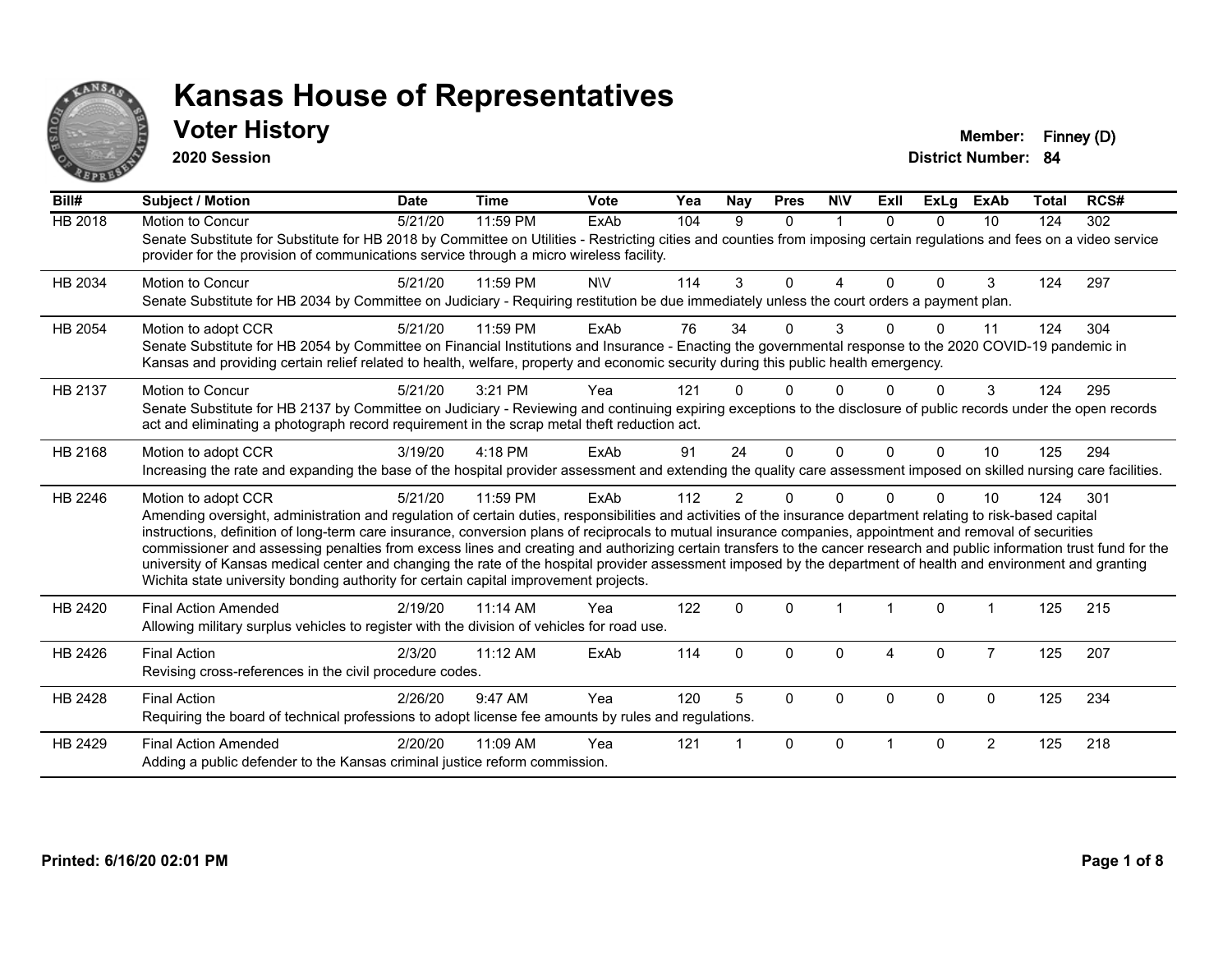

### **Voter History Member: Finney (D)**

**2020 Session**

| Bill#          | <b>Subject / Motion</b>                                                                                                                                                                                     | <b>Date</b> | <b>Time</b> | <b>Vote</b> | Yea | <b>Nay</b>  | <b>Pres</b>  | <b>NIV</b>   | ExII                 | ExLg      | <b>ExAb</b>    | <b>Total</b> | RCS# |
|----------------|-------------------------------------------------------------------------------------------------------------------------------------------------------------------------------------------------------------|-------------|-------------|-------------|-----|-------------|--------------|--------------|----------------------|-----------|----------------|--------------|------|
| HB 2432        | <b>Final Action Amended</b>                                                                                                                                                                                 | 2/20/20     | 11:10 AM    | Yea         | 122 | $\Omega$    | $\mathbf{0}$ | $\Omega$     |                      | $\Omega$  | $\overline{2}$ | 125          | 219  |
|                | Creating the Kansas pesticide waste disposal program and allowing up to \$50,000 to be transferred annually from the Kansas agricultural remediation fund to a new<br>Kansas pesticide waste disposal fund. |             |             |             |     |             |              |              |                      |           |                |              |      |
| HB 2438        | <b>Final Action</b>                                                                                                                                                                                         | 2/26/20     | 9:48 AM     | Yea         | 125 | $\Omega$    | $\Omega$     | $\Omega$     | $\Omega$             | $\Omega$  | $\mathbf 0$    | 125          | 235  |
|                | Allowing certain exceptions to the confidentiality of state child death review board documents.                                                                                                             |             |             |             |     |             |              |              |                      |           |                |              |      |
| <b>HB 2447</b> | <b>Final Action Amended</b>                                                                                                                                                                                 | 2/20/20     | $11:16$ AM  | Yea         | 83  | 39          | $\mathbf{0}$ | $\Omega$     | $\overline{1}$       | $\Omega$  | $\overline{2}$ | 125          | 220  |
|                | Changing how two-way electronic audio-visual communication is used in courts.                                                                                                                               |             |             |             |     |             |              |              |                      |           |                |              |      |
| HB 2448        | <b>Final Action Amended</b>                                                                                                                                                                                 | 2/19/20     | 11:15 AM    | Nay         | 98  | 25          | 0            | 0            | $\overline{1}$       | $\pmb{0}$ | $\overline{1}$ | 125          | 216  |
|                | Changing penalties for crimes related to motor vehicles.                                                                                                                                                    |             |             |             |     |             |              |              |                      |           |                |              |      |
| HB 2449        | <b>Final Action</b>                                                                                                                                                                                         | 2/20/20     | $11:17$ AM  | Yea         | 99  | 23          | $\Omega$     | $\Omega$     |                      | $\Omega$  | $\overline{2}$ | 125          | 221  |
|                | Changing the requirements for board of indigents' defense services appointments.                                                                                                                            |             |             |             |     |             |              |              |                      |           |                |              |      |
| HB 2451        | <b>Final Action</b>                                                                                                                                                                                         | 2/20/20     | 11:18 AM    | Yea         | 122 | $\mathbf 0$ | $\mathbf 0$  | 0            | $\blacktriangleleft$ | $\Omega$  | $\overline{2}$ | 125          | 222  |
|                | Amending Kansas department of agriculture division of animal health license, permit and registration renewal deadlines.                                                                                     |             |             |             |     |             |              |              |                      |           |                |              |      |
| HB 2452        | <b>Final Action</b>                                                                                                                                                                                         | 2/26/20     | 9:49 AM     | Yea         | 125 | $\Omega$    | $\Omega$     | $\Omega$     | $\Omega$             | 0         | $\mathbf 0$    | 125          | 236  |
|                | Creating the Kansas reading readiness act.                                                                                                                                                                  |             |             |             |     |             |              |              |                      |           |                |              |      |
| <b>HB 2454</b> | <b>Final Action Amended</b>                                                                                                                                                                                 | 2/19/20     | 11:17 AM    | Nay         | 114 | 9           | $\Omega$     | 0            |                      | $\Omega$  | $\overline{1}$ | 125          | 217  |
|                | Self-storage unit rentals; sales and towing of property for nonpayment of rent or abandonment; contractual value of property.                                                                               |             |             |             |     |             |              |              |                      |           |                |              |      |
| HB 2456        | <b>Final Action</b>                                                                                                                                                                                         | 2/26/20     | 9:50 AM     | Yea         | 124 |             | $\Omega$     | $\Omega$     | <sup>0</sup>         | $\Omega$  | $\Omega$       | 125          | 237  |
|                | Clarifying the definition of the term "possession" in the Kansas criminal code.                                                                                                                             |             |             |             |     |             |              |              |                      |           |                |              |      |
| HB 2462        | <b>Final Action</b>                                                                                                                                                                                         | 2/26/20     | 9:51 AM     | Yea         | 125 | $\Omega$    | $\mathbf 0$  | 0            | $\Omega$             | 0         | $\mathbf 0$    | 125          | 238  |
|                | Updating provisions related to the Kansas department of agriculture division of conservation.                                                                                                               |             |             |             |     |             |              |              |                      |           |                |              |      |
| HB 2463        | <b>Final Action Amended</b>                                                                                                                                                                                 | 2/26/20     | 9:52 AM     | Yea         | 125 | $\mathbf 0$ | $\Omega$     | $\mathbf 0$  | $\Omega$             | $\Omega$  | $\mathbf{0}$   | 125          | 239  |
|                | Amending the Kansas pesticide law's licensure requirements and the Kansas chemigation safety law's permittee requirements.                                                                                  |             |             |             |     |             |              |              |                      |           |                |              |      |
| HB 2464        | <b>Final Action Amended</b>                                                                                                                                                                                 | 2/26/20     | 9:53 AM     | Yea         | 121 | 4           | $\Omega$     | $\mathbf{0}$ | $\Omega$             | $\Omega$  | $\Omega$       | 125          | 240  |
|                | Updating egg repacking requirements for retailers.                                                                                                                                                          |             |             |             |     |             |              |              |                      |           |                |              |      |
| HB 2466        | <b>Final Action</b>                                                                                                                                                                                         | 2/10/20     | 11:10 AM    | Yea         | 118 |             | $\Omega$     |              | $\overline{2}$       | $\Omega$  | 3              | 125          | 212  |
|                | Enacting the Kansas taxpayer protection act; requiring the signature and tax identification number of paid tax return preparers on income tax returns; authorizing                                          |             |             |             |     |             |              |              |                      |           |                |              |      |
|                | actions to enjoin paid tax return preparers from engaging in certain conduct.                                                                                                                               |             |             |             |     |             |              |              |                      |           |                |              |      |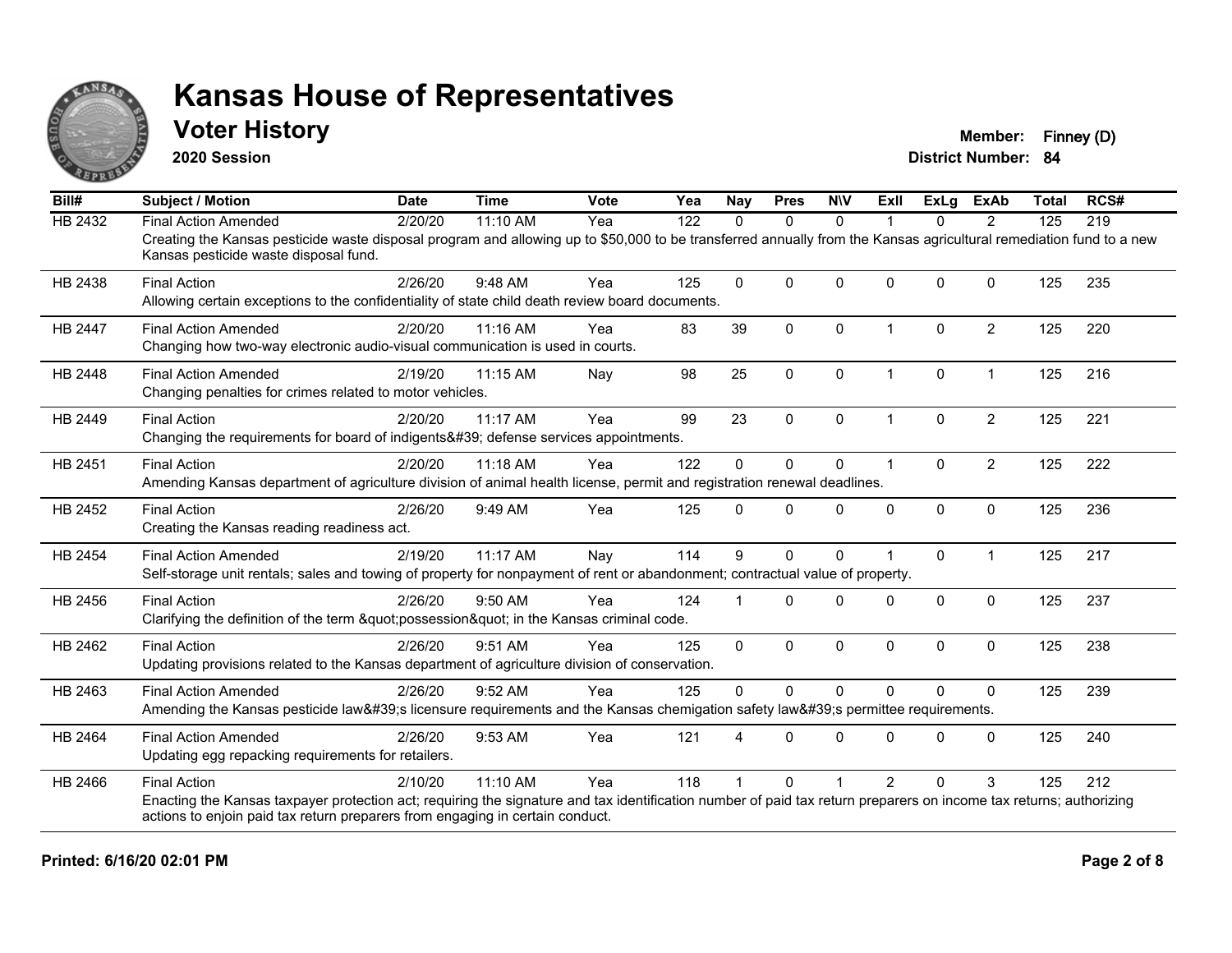

## **Voter History Member: Finney (D)**

**2020 Session**

| Bill#          | <b>Subject / Motion</b>                                                                                                                                             | <b>Date</b> | <b>Time</b> | Vote       | Yea | <b>Nay</b>     | <b>Pres</b>  | <b>NIV</b>   | Exll     | ExLa           | <b>ExAb</b>      | <b>Total</b> | RCS# |
|----------------|---------------------------------------------------------------------------------------------------------------------------------------------------------------------|-------------|-------------|------------|-----|----------------|--------------|--------------|----------|----------------|------------------|--------------|------|
| HB 2467        | <b>Final Action Amended</b>                                                                                                                                         | 2/7/20      | 4:10 PM     | <b>NIV</b> | 105 | 15             | $\mathbf{0}$ | 3            | $\Omega$ | $\overline{2}$ | $\mathbf{0}$     | 125          | 211  |
|                | Removing the spousal exception from sexual battery and requiring a domestic violence offender assessment on a first conviction of domestic battery.                 |             |             |            |     |                |              |              |          |                |                  |              |      |
| HB 2469        | <b>Final Action Amended</b>                                                                                                                                         | 2/26/20     | 9:54 AM     | Yea        | 120 | 5              | 0            | $\Omega$     | 0        | $\Omega$       | $\Omega$         | 125          | 241  |
|                | Extending terminal medical release to inmates in the custody of the department of corrections with a condition likely to cause death within 120 days.               |             |             |            |     |                |              |              |          |                |                  |              |      |
| HB 2470        | <b>Final Action</b>                                                                                                                                                 | 2/26/20     | $9:55$ AM   | Yea        | 125 | $\Omega$       | $\Omega$     | $\Omega$     | $\Omega$ | $\Omega$       | $\Omega$         | 125          | 242  |
|                | Clarifying jurisdiction and supervision of offenders in a certified drug abuse treatment program.                                                                   |             |             |            |     |                |              |              |          |                |                  |              |      |
| HB 2479        | <b>Final Action</b>                                                                                                                                                 | 2/26/20     | $9:56$ AM   | Yea        | 125 | $\Omega$       | $\mathbf{0}$ | 0            | $\Omega$ | $\Omega$       | $\mathbf 0$      | 125          | 243  |
|                | Codifying the NAIC corporate governance model regulation into statute.                                                                                              |             |             |            |     |                |              |              |          |                |                  |              |      |
| HB 2480        | <b>Final Action</b>                                                                                                                                                 | 2/26/20     | 9:57 AM     | Yea        | 125 | $\Omega$       | $\Omega$     | $\Omega$     | $\Omega$ | $\Omega$       | $\Omega$         | 125          | 244  |
|                | Updating the definition of long-term care insurance contained in the long-term care insurance act.                                                                  |             |             |            |     |                |              |              |          |                |                  |              |      |
| HB 2487        | <b>Emergency Final Action</b>                                                                                                                                       | 2/26/20     | 4:22 PM     | Yea        | 118 | $\overline{7}$ | $\mathbf 0$  | $\mathbf 0$  | $\Omega$ | 0              | $\Omega$         | 125          | 262  |
|                | Including emotional disability rather than emotional disturbance in the definitions of "children with disabilities" and "individuals with disabilities. "           |             |             |            |     |                |              |              |          |                |                  |              |      |
| HB 2490        | <b>Final Action</b>                                                                                                                                                 | 3/12/20     | 11:21 AM    | Yea        | 118 | $\overline{2}$ | $\mathbf{0}$ | 0            |          | $\Omega$       | $\boldsymbol{4}$ | 125          | 276  |
|                | Kansas corporation NOL carryforward extension.                                                                                                                      |             |             |            |     |                |              |              |          |                |                  |              |      |
| HB 2495        | <b>Final Action</b>                                                                                                                                                 | 2/26/20     | 9:58 AM     | Yea        | 125 | $\Omega$       | $\mathbf 0$  | $\mathbf{0}$ | $\Omega$ | $\Omega$       | $\Omega$         | 125          | 245  |
|                | Authorizing the crime victims compensation board to waive application time restrictions for a victim of a sexually violent crime to receive compensation for mental |             |             |            |     |                |              |              |          |                |                  |              |      |
|                | health counseling.                                                                                                                                                  |             |             |            |     |                |              |              |          |                |                  |              |      |
| HB 2496        | <b>Final Action</b>                                                                                                                                                 | 2/26/20     | 9:59 AM     | Yea        | 125 | $\Omega$       | $\Omega$     | $\Omega$     | $\Omega$ | $\Omega$       | $\Omega$         | 125          | 246  |
|                | Authorizing court services officers and community corrections officers to provide a certification of identification to offenders.                                   |             |             |            |     |                |              |              |          |                |                  |              |      |
| HB 2500        | <b>Emergency Final Action Amended</b>                                                                                                                               | 2/20/20     | 11:48 AM    | Yea        | 122 | U              | $\Omega$     | $\Omega$     |          | $\Omega$       | $\overline{2}$   | 125          | 226  |
|                | Amending the Kansas power of attorney act regarding the form of a power of attorney and the duties of third parties relying and acting on a power of attorney.      |             |             |            |     |                |              |              |          |                |                  |              |      |
| HB 2501        | <b>Final Action Amended</b>                                                                                                                                         | 2/20/20     | 11:19 AM    | Yea        | 119 | 3              | $\Omega$     | $\Omega$     |          | $\Omega$       | $\overline{2}$   | 125          | 223  |
|                | Allowing salvage vehicle pools to apply for ownership documents for vehicles that are disclaimed by insurance companies.                                            |             |             |            |     |                |              |              |          |                |                  |              |      |
| HB 2503        | <b>Final Action Amended</b>                                                                                                                                         | 2/26/20     | 10:00 AM    | Yea        | 125 | $\Omega$       | $\Omega$     | $\Omega$     | 0        | $\Omega$       | $\Omega$         | 125          | 247  |
|                | Authorizing the transfer of \$268,412,000 from the state general fund to the KPERS fund during fiscal year 2020 and eliminating certain level-dollar employer       |             |             |            |     |                |              |              |          |                |                  |              |      |
|                | contribution payments.                                                                                                                                              |             |             |            |     |                |              |              |          |                |                  |              |      |
| <b>HB 2506</b> | <b>EFA Sub Bill Amended</b>                                                                                                                                         | 2/26/20     | 4:26 PM     | Yea        | 123 | $\mathcal{P}$  | $\Omega$     | $\Omega$     | $\Omega$ | 0              | $\Omega$         | 125          | 265  |
|                | Expanding the military spouse and servicemember's expedited licensure law to certain other license, certificate or registration applicants.                         |             |             |            |     |                |              |              |          |                |                  |              |      |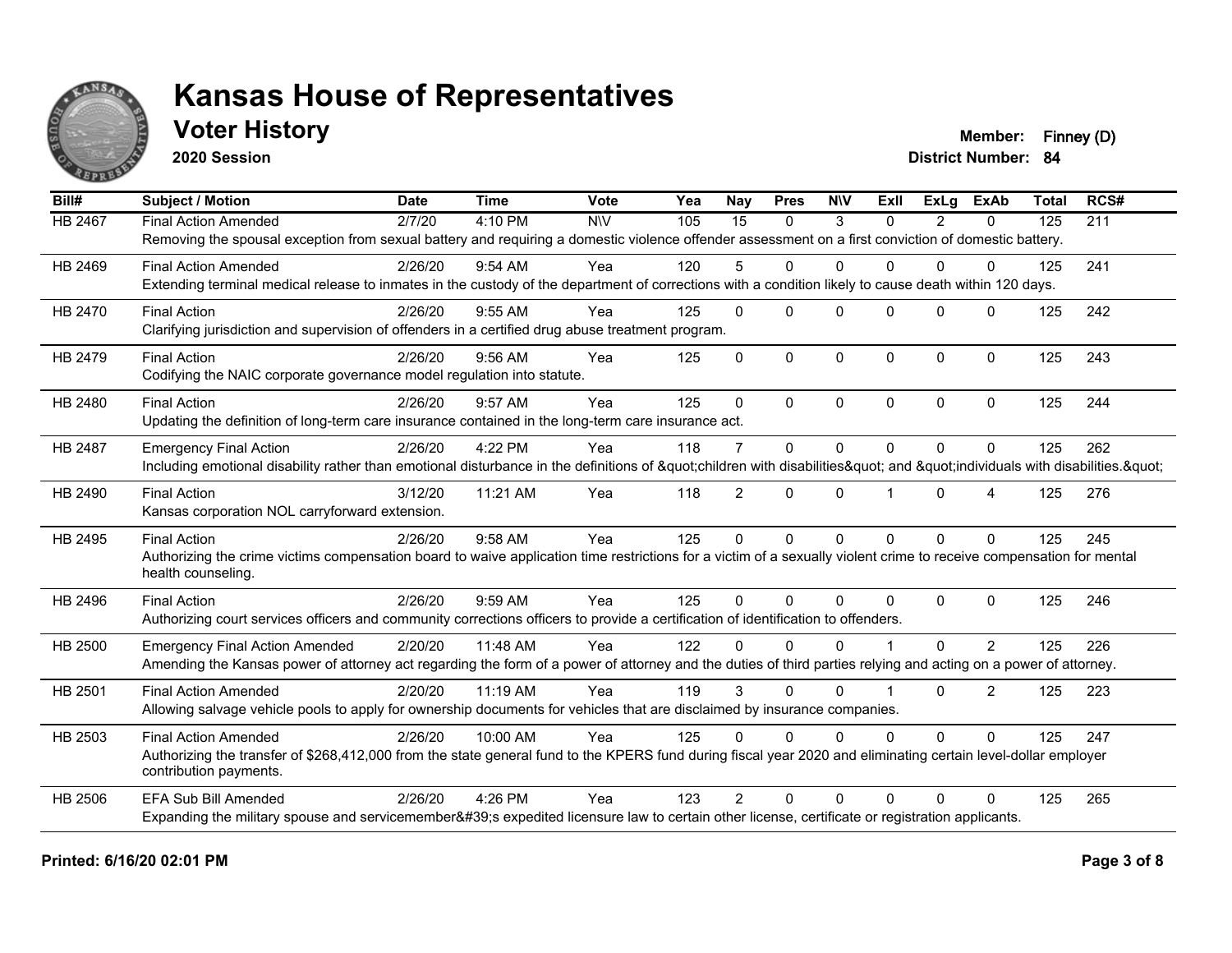

## **Voter History Member: Finney (D)**

**2020 Session**

| Bill#          | <b>Subject / Motion</b>                                                                                                                                                                                                                                                                                                                                                                                                                                                                                                                             | <b>Date</b> | <b>Time</b> | <b>Vote</b> | Yea | <b>Nay</b>     | <b>Pres</b>  | <b>NIV</b>  | ExII     | ExLg         | <b>ExAb</b>    | <b>Total</b> | RCS# |
|----------------|-----------------------------------------------------------------------------------------------------------------------------------------------------------------------------------------------------------------------------------------------------------------------------------------------------------------------------------------------------------------------------------------------------------------------------------------------------------------------------------------------------------------------------------------------------|-------------|-------------|-------------|-----|----------------|--------------|-------------|----------|--------------|----------------|--------------|------|
| <b>HB 2507</b> | <b>Final Action Amended</b><br>Liability protection for businesses that participate in high school work-based learning programs.                                                                                                                                                                                                                                                                                                                                                                                                                    | 2/26/20     | 10:01 AM    | Yea         | 97  | 27             |              | $\Omega$    | $\Omega$ | $\Omega$     | $\Omega$       | 125          | 248  |
| HB 2509        | <b>Emergency Final Action</b><br>Vacating certain blocks in the original town plat set aside for a college and a park of the city of Americus and vesting fee simple title in the city.                                                                                                                                                                                                                                                                                                                                                             | 2/26/20     | 4:22 PM     | Yea         | 122 | 3              | $\Omega$     | $\Omega$    | $\Omega$ | $\Omega$     | $\mathbf 0$    | 125          | 263  |
| HB 2510        | <b>Emergency Final Action</b><br>Special districts may be dissolved and responsibilities assumed by a city.                                                                                                                                                                                                                                                                                                                                                                                                                                         | 2/26/20     | 4:29 PM     | Yea         | 122 | 3              | $\Omega$     | $\Omega$    | 0        | $\Omega$     | $\mathbf 0$    | 125          | 267  |
| HB 2510        | Motion to adopt CCR<br>Creating the Kansas promise scholarship act; requiring a Kansas foster care children annual academic report card; authorizing the state board of regents on behalf of<br>Kansas state university to sell certain real property in Saline county; providing payment or waiver of tuition for certain dually or concurrently enrolled students;<br>authorizing the practice of the healing arts by healing arts school clinics; providing ACT college entrance exams and workkeys assessments to nonpublic school<br>students. | 5/21/20     | 11:59 PM    | ExAb        | 110 | 3              | 0            |             | 0        | $\Omega$     | 10             | 124          | 300  |
| HB 2515        | <b>Emergency Final Action Amended</b><br>Creating the Kansas promise scholarship program.                                                                                                                                                                                                                                                                                                                                                                                                                                                           | 2/20/20     | 11:47 AM    | Yea         | 116 | 6              | $\Omega$     | $\Omega$    |          | $\Omega$     | 2              | 125          | 225  |
| HB 2516        | <b>Final Action Amended</b><br>Enacting the first-time home buyer savings account act.                                                                                                                                                                                                                                                                                                                                                                                                                                                              | 2/26/20     | 10:03 AM    | Yea         | 123 | $\overline{2}$ | $\mathbf 0$  | $\mathbf 0$ | $\Omega$ | $\Omega$     | $\mathbf 0$    | 125          | 249  |
| HB 2518        | <b>Final Action</b><br>Counting any crime with a domestic violence designation as a prior conviction under domestic battery.                                                                                                                                                                                                                                                                                                                                                                                                                        | 2/26/20     | 10:04 AM    | Yea         | 125 | $\Omega$       | $\Omega$     | $\Omega$    | $\Omega$ | $\Omega$     | $\Omega$       | 125          | 250  |
| HB 2521        | <b>Emergency Final Action Amended</b><br>Enacting the revised uniform athlete agents act.                                                                                                                                                                                                                                                                                                                                                                                                                                                           | 2/20/20     | 11:49 AM    | Yea         | 122 | $\Omega$       | $\mathbf 0$  | $\Omega$    |          | $\mathbf{0}$ | $\overline{2}$ | 125          | 227  |
| <b>HB 2524</b> | <b>Final Action</b><br>Updating motor carrier laws and regulation of motor carriers by the state corporation commission.                                                                                                                                                                                                                                                                                                                                                                                                                            | 2/17/20     | 11:24 AM    | Yea         | 118 | $\mathbf{0}$   | $\Omega$     | $\Omega$    | 3        | $\Omega$     | $\overline{4}$ | 125          | 213  |
| HB 2528        | <b>Final Action</b><br>Providing for all vehicles more than 35 years old to qualify as an antique vehicle.                                                                                                                                                                                                                                                                                                                                                                                                                                          | 2/26/20     | 10:05 AM    | Yea         | 124 |                | $\mathbf{0}$ | $\Omega$    | $\Omega$ | $\mathbf{0}$ | $\Omega$       | 125          | 251  |
| HB 2540        | <b>Emergency Final Action Amended</b><br>Requiring moneys attributable to at-risk student weighting be expended for approved at-risk educational programs.                                                                                                                                                                                                                                                                                                                                                                                          | 2/26/20     | 4:37 PM     | Yea         | 111 | 14             | $\mathbf{0}$ | $\Omega$    | 0        | 0            | $\mathbf 0$    | 125          | 274  |
| HB 2546        | <b>Final Action</b><br>Creating the crime of sexual extortion and adding the crime to the Kansas offender registration act.                                                                                                                                                                                                                                                                                                                                                                                                                         | 2/26/20     | 10:06 AM    | Yea         | 125 |                | $\Omega$     | $\mathbf 0$ | $\Omega$ | $\Omega$     | 0              | 125          | 252  |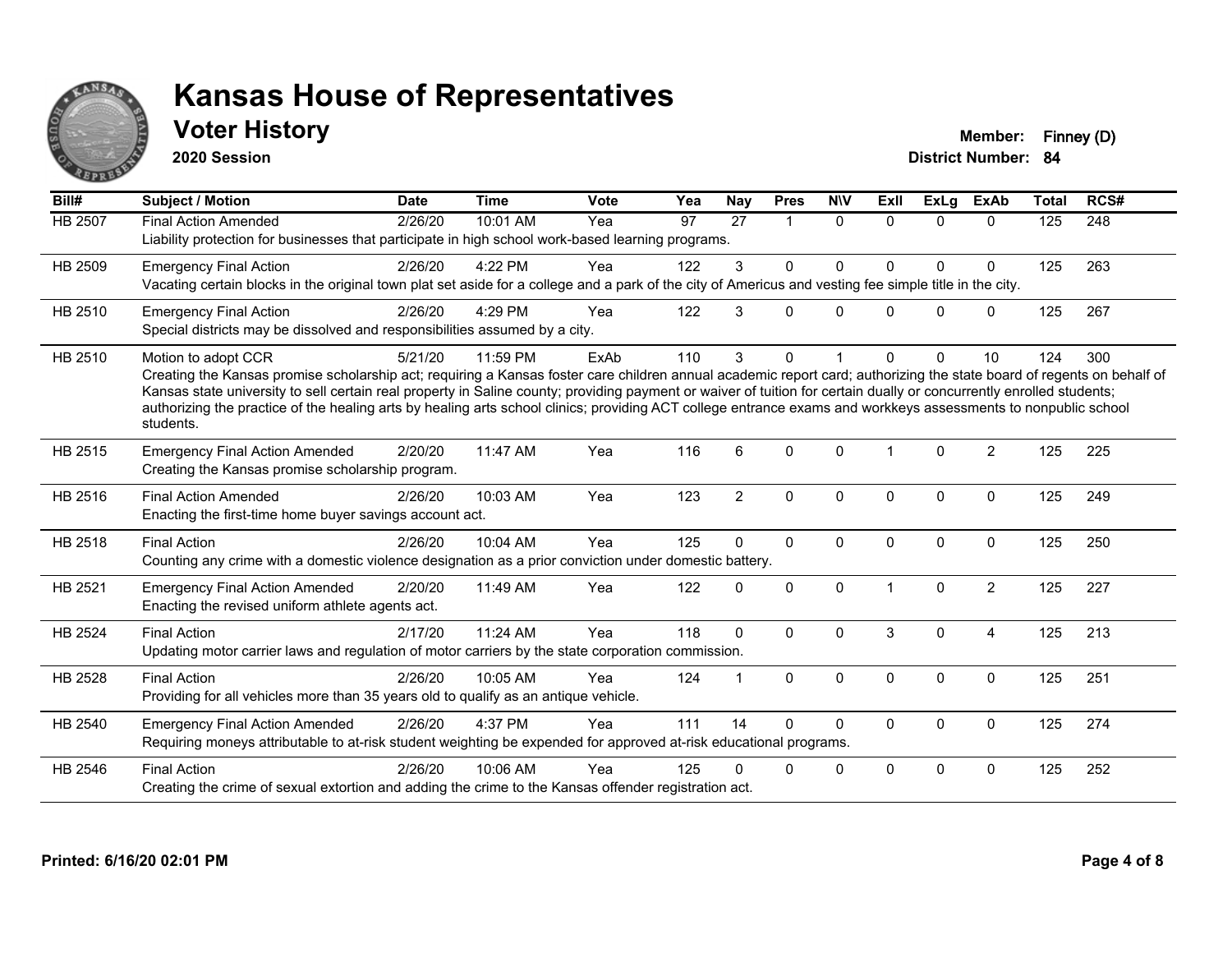

## **Voter History Member: Finney (D)**

**2020 Session**

| Bill#          | <b>Subject / Motion</b>                                                                                                                                                                                                                                                                                  | <b>Date</b> | <b>Time</b> | Vote | Yea | <b>Nay</b>     | <b>Pres</b>  | <b>NIV</b>   | ExII                 | <b>ExLg</b>  | <b>ExAb</b>    | <b>Total</b> | RCS# |
|----------------|----------------------------------------------------------------------------------------------------------------------------------------------------------------------------------------------------------------------------------------------------------------------------------------------------------|-------------|-------------|------|-----|----------------|--------------|--------------|----------------------|--------------|----------------|--------------|------|
| <b>HB 2547</b> | <b>Final Action Amended</b><br>Making changes to suspended drivers' license requirements.                                                                                                                                                                                                                | 2/26/20     | 10:07 AM    | Yea  | 125 | $\mathbf{0}$   | $\mathbf{0}$ | $\mathbf{0}$ | $\Omega$             | $\Omega$     | $\mathbf{0}$   | 125          | 253  |
| HB 2548        | <b>Final Action Amended</b><br>Claims against the state submitted by the Joint Committee on Special Claims Against the State.                                                                                                                                                                            | 3/13/20     | 8:19 AM     | Yea  | 115 | $\overline{1}$ | $\mathbf{0}$ | $\Omega$     | $\overline{2}$       | $\Omega$     | $\overline{7}$ | 125          | 282  |
| HB 2554        | <b>Final Action</b><br>Enacting the uniform fiduciary income and principal act (UFIPA).                                                                                                                                                                                                                  | 2/26/20     | 10:08 AM    | Yea  | 125 | $\mathbf{0}$   | $\mathbf{0}$ | $\mathbf{0}$ | $\Omega$             | $\Omega$     | $\Omega$       | 125          | 254  |
| HB 2571        | <b>Final Action Amended</b><br>Club and drinking establishment liquor license eligibility; spouse is a law enforcement officer in another county.                                                                                                                                                        | 3/12/20     | 11:22 AM    | Yea  | 108 | 12             | $\mathbf{0}$ | $\mathbf{0}$ | $\blacktriangleleft$ | $\mathbf{0}$ | 4              | 125          | 277  |
| HB 2575        | <b>Emergency Final Action Amended</b><br>Amending the Kansas drycleaner environmental response act to change the required deductible rate, environmental surcharge rate and penalty fine amount.                                                                                                         | 2/26/20     | 4:31 PM     | Yea  | 95  | 29             |              | $\Omega$     | $\Omega$             | $\Omega$     | $\Omega$       | 125          | 269  |
| HB 2583        | <b>Emergency Final Action</b><br>Clarify the vacation of territory from city boundaries or release of easements.                                                                                                                                                                                         | 2/26/20     | 4:35 PM     | Yea  | 124 |                | $\Omega$     | $\Omega$     | $\Omega$             | $\Omega$     | $\Omega$       | 125          | 273  |
| HB 2585        | <b>Emergency Final Action Amended</b><br>Amending the Kansas drycleaner environmental response act to change the required deductible rate, environmental surcharge rate and penalty fine amount.                                                                                                         | 2/26/20     | 4:27 PM     | Yea  | 123 | $\overline{2}$ | $\Omega$     | $\Omega$     | $\Omega$             | $\Omega$     | $\Omega$       | 125          | 266  |
| HB 2585        | Motion to Concur<br>Senate Substitute for HB 2585 by Committee on Utilities - Exempting certain public utilities from Kansas income taxation and allowing the state corporation<br>commission to approve certain contract and reduced electric rates and associated cost recovery from all rate classes. | 5/21/20     | 3:59 PM     | Nay  | 75  | 45             |              | $\Omega$     | U                    | $\Omega$     | 3              | 124          | 296  |
| <b>HB 2587</b> | <b>Final Action</b><br>Allowing venue for an agency adoption to be where a state agency or their subcontracting agencies have offices when the state is the agency.                                                                                                                                      | 2/26/20     | 10:09 AM    | Yea  | 124 |                | $\Omega$     | $\Omega$     | 0                    | $\Omega$     | 0              | 125          | 255  |
| HB 2595        | <b>Final Action Amended</b><br>Eliminating the 30-day delay before offering state surplus property for sale to the general public.                                                                                                                                                                       | 2/20/20     | 11:20 AM    | Yea  | 118 | 3              |              | $\Omega$     |                      | $\Omega$     | 2              | 125          | 224  |
| HB 2596        | <b>Final Action Amended</b><br>Allowing an alcoholic liquor manufacturer to obtain a drinking establishment license under certain conditions.                                                                                                                                                            | 3/12/20     | 11:23 AM    | Yea  | 113 |                | $\mathbf{0}$ | $\mathbf{0}$ |                      | $\Omega$     | 4              | 125          | 278  |
| HB 2618        | <b>Emergency Final Action Amended</b><br>Establishing a state broadband grant program under the department of commerce to encourage the deployment of broadband in the state.                                                                                                                            | 2/26/20     | 4:33 PM     | Yea  | 120 | 5              | $\Omega$     | $\Omega$     | $\Omega$             | $\Omega$     | $\Omega$       | 125          | 271  |
| HB 2619        | <b>Final Action</b><br>Adjusting the frequency of the KPERS actuarial experience study.                                                                                                                                                                                                                  | 2/26/20     | 10:10 AM    | Yea  | 118 |                | $\Omega$     | $\Omega$     | $\Omega$             | $\Omega$     | $\Omega$       | 125          | 256  |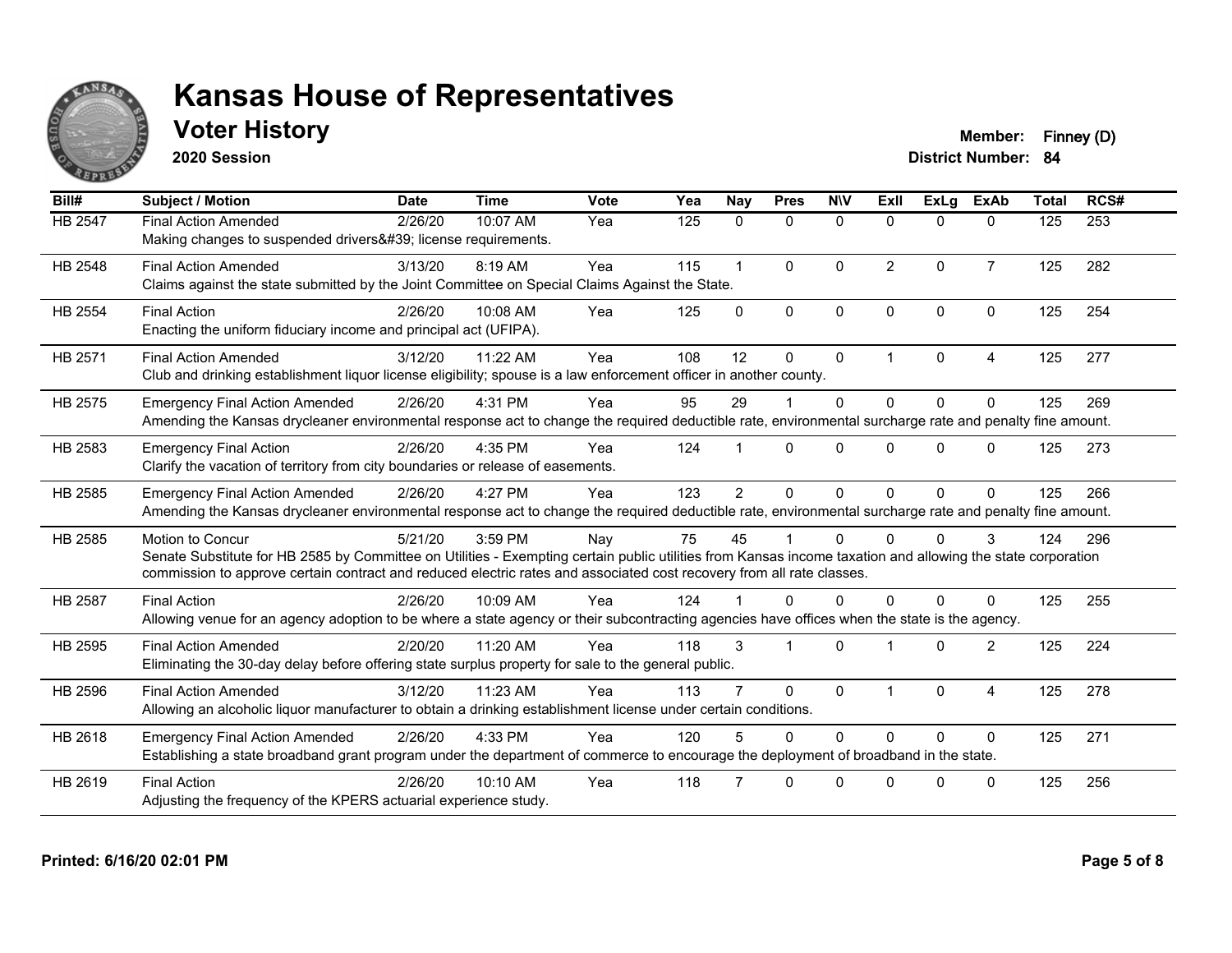

### **Voter History Member: Finney (D)**

**2020 Session**

| Bill#           | Subject / Motion                                                                                                                                                                                                                                                                                                                                                                                                                                                                                                                                                                                                                                                                                                                                                                                                                                                                                                                                                                                              | <b>Date</b> | <b>Time</b> | <b>Vote</b> | Yea | Nav      | <b>Pres</b>    | <b>NIV</b>   | ExII           | <b>ExLg</b> | <b>ExAb</b>    | <b>Total</b> | RCS# |
|-----------------|---------------------------------------------------------------------------------------------------------------------------------------------------------------------------------------------------------------------------------------------------------------------------------------------------------------------------------------------------------------------------------------------------------------------------------------------------------------------------------------------------------------------------------------------------------------------------------------------------------------------------------------------------------------------------------------------------------------------------------------------------------------------------------------------------------------------------------------------------------------------------------------------------------------------------------------------------------------------------------------------------------------|-------------|-------------|-------------|-----|----------|----------------|--------------|----------------|-------------|----------------|--------------|------|
| <b>HB 2619</b>  | <b>Motion to Concur</b><br>Senate Substitute for HB 2619 by Committee on Financial Institutions and Insurance - Enacting the Kansas economic recovery loan deposit program, updating field of<br>membership requirements of credit unions and allowing privilege tax deductions on agricultural real estate loans and single family residence loans.                                                                                                                                                                                                                                                                                                                                                                                                                                                                                                                                                                                                                                                          | 5/21/20     | 11:59 PM    | ExAb        | 114 | 3        | $\Omega$       | $\Omega$     | $\Omega$       | $\Omega$    | $\overline{7}$ | 124          | 298  |
| HB 2646         | <b>Final Action</b><br>Allowing the attorney general to coordinate training for law enforcement agencies on missing and murdered indigenous people.                                                                                                                                                                                                                                                                                                                                                                                                                                                                                                                                                                                                                                                                                                                                                                                                                                                           | 2/26/20     | 10:11 AM    | Yea         | 125 | 0        | 0              | n            |                | 0           | 0              | 125          | 257  |
| HB 2689         | <b>Final Action Amended</b><br>Amending the angel investor tax credit with respect to the definition of qualified securities, tax credit limitations and amounts, investor requirements and extending the<br>date that credits may be allowed.                                                                                                                                                                                                                                                                                                                                                                                                                                                                                                                                                                                                                                                                                                                                                                | 3/13/20     | 8:23 AM     | Yea         | 103 | 12       |                | $\Omega$     | $\overline{2}$ | $\Omega$    | $\overline{7}$ | 125          | 283  |
| HB 2695         | <b>Emergency Final Action</b><br>Allowing special agents from the department of corrections to attend the Kansas law enforcement training center.                                                                                                                                                                                                                                                                                                                                                                                                                                                                                                                                                                                                                                                                                                                                                                                                                                                             | 2/26/20     | 4:34 PM     | Yea         | 125 | 0        | 0              | $\Omega$     | $\Omega$       | $\Omega$    | 0              | 125          | 272  |
| HB 2699         | <b>Final Action</b><br>Requiring court services officers to assist with child in need of care cases when directed by a judge.                                                                                                                                                                                                                                                                                                                                                                                                                                                                                                                                                                                                                                                                                                                                                                                                                                                                                 | 2/26/20     | 10:13 AM    | Yea         | 105 | 20       | $\Omega$       | $\Omega$     | $\Omega$       | $\Omega$    | 0              | 125          | 258  |
| HB 2702         | <b>Emergency Final Action</b><br>Decoupling the KIT and KIR workforce training programs from the high performance incentive fund program and enhancing the workforce training tax credit.                                                                                                                                                                                                                                                                                                                                                                                                                                                                                                                                                                                                                                                                                                                                                                                                                     | 2/26/20     | 4:32 PM     | Yea         | 125 | $\Omega$ | $\overline{0}$ | $\mathbf{0}$ | $\Omega$       | $\Omega$    | $\mathbf{0}$   | 125          | 270  |
| HB 2702         | Motion to adopt CCR<br>Enacting the Kansas taxpayer protection act; establishing notice and public hearing requirements prior to approval by a governing body to exceed its revenue neutral<br>rate for the imposition of property tax and discontinuing the city and county tax lid; providing a waiver of interest and fees on certain delinquent property taxes for a<br>period of time and delaying preparation of delinquent real estate tax list and notice; prohibiting valuation increase for real property solely as the result of normal repair,<br>replacement or maintenance of existing structure; providing for county treasurers to establish a payment plan for the payment of delinquent or nondelinquent taxes;<br>requiring the state board of tax appeals to serve orders and notices by electronic means if requested by the party; prohibiting county appraisers and the state board of<br>tax appeals from increasing the valuation of county appraised property in valuation appeals. | 5/21/20     | 11:59 PM    | ExAb        | 89  | 28       | 0              | $\Omega$     | n              | $\Omega$    | 7              | 124          | 299  |
| HB 2708         | <b>Emergency Final Action</b><br>Creating a drug abuse treatment program for people on diversion and allowing county attorneys to enter into agreements with court services and community<br>corrections for supervision.                                                                                                                                                                                                                                                                                                                                                                                                                                                                                                                                                                                                                                                                                                                                                                                     | 2/26/20     | 4:23 PM     | Yea         | 125 | 0        | $\Omega$       | $\Omega$     | $\Omega$       | $\Omega$    | $\Omega$       | 125          | 264  |
| HB 2713         | <b>Emergency Final Action Amended</b><br>Enacting the revised uniform law on notarial acts.                                                                                                                                                                                                                                                                                                                                                                                                                                                                                                                                                                                                                                                                                                                                                                                                                                                                                                                   | 2/26/20     | 4:30 PM     | Yea         | 122 | 3        | 0              | 0            | $\Omega$       | $\Omega$    | 0              | 125          | 268  |
| <b>HCR 5025</b> | <b>EFA Amend and Debate</b><br>Ratifying and providing the continuation of the March 12, 2020, state of disaster emergency declaration for the state of Kansas.                                                                                                                                                                                                                                                                                                                                                                                                                                                                                                                                                                                                                                                                                                                                                                                                                                               | 3/13/20     | 11:21 AM    | Yea         | 116 | 0        | 0              | n            | $\overline{2}$ | $\Omega$    | 7              | 125          | 284  |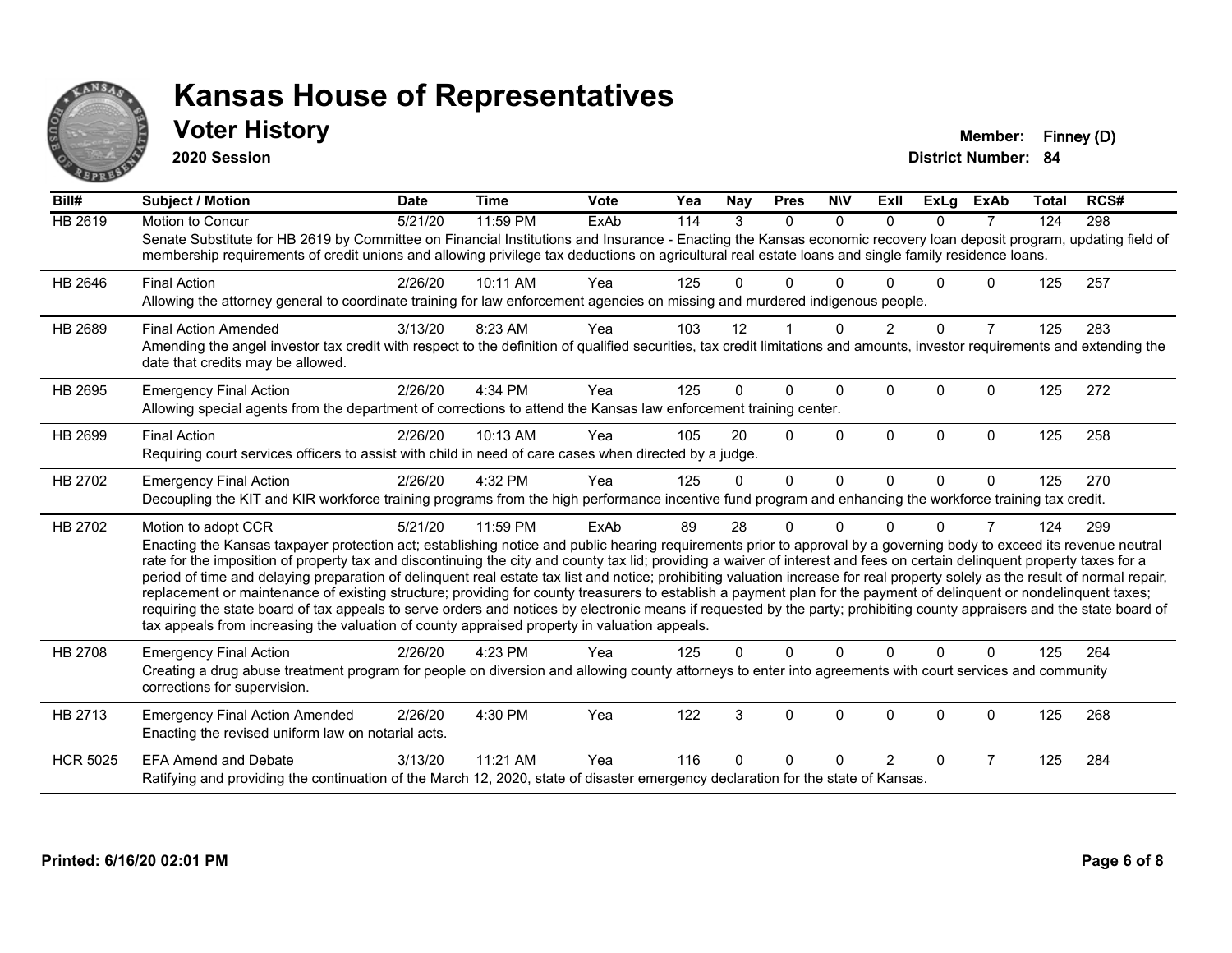

### **Voter History Member: Finney (D)**

**2020 Session**

| Bill#           | Subject / Motion                                                                                                                                                                                                                                                                  | <b>Date</b> | Time      | <b>Vote</b> | Yea | <b>Nay</b> | <b>Pres</b> | <b>NIV</b> | ExII          | <b>ExLg</b>    | <b>ExAb</b>  | Total | RCS# |
|-----------------|-----------------------------------------------------------------------------------------------------------------------------------------------------------------------------------------------------------------------------------------------------------------------------------|-------------|-----------|-------------|-----|------------|-------------|------------|---------------|----------------|--------------|-------|------|
| <b>HCR 5025</b> | Motion to adopt CCR<br>Ratifying and providing the continuation of the March 12, 2020, state of disaster emergency declaration for the state of Kansas, subject to limitations.                                                                                                   | 3/19/20     | 4:11 PM   | ExAb        | 115 | 0          | $\Omega$    | $\Omega$   | $\Omega$      | 0              | 10           | 125   | 293  |
| <b>SB 27</b>    | <b>EFA Amend and Debate</b><br>House Substitute for SB 27 by Committee on Commerce, Labor and Economic Development - Providing for a maximum of 26 weeks of unemployment insurance<br>benefits and compensation for the pre-payment waiting period.                               | 3/17/20     | $1:02$ PM | Yea         | 119 |            |             |            |               |                |              | 125   | 288  |
| SB 66           | Motion to adopt CCR<br>Appropriations for Fy 2020, 2021 and 2022 for various state agencies.                                                                                                                                                                                      | 3/19/20     | 3:52 PM   | ExAb        | 99  | 16         | n           | $\Omega$   | <sup>n</sup>  | ŋ              | 10           | 125   | 292  |
| SB 102          | <b>EFA Amend and Debate</b><br>House Substitutes for SB 102 by Committee on Judiciary - Allowing the chief justice of the Kansas supreme court to extend or suspend deadlines or time limitations to<br>secure the health and safety of court users, staff and judicial officers. | 3/16/20     | 12:13 PM  | Yea         | 113 | 5          | 0           | $\Omega$   | 3             | 0              | 4            | 125   | 285  |
| <b>SB 142</b>   | EFA Sub Bill Amended<br>House Substitute for SB No. 142 by House Committee on K-12 Education Budget - Authorizing the state board of education to grant waivers for school districts from<br>the requirement to provide a minimum number of school hours during the school term.  | 3/17/20     | 10:31 AM  | Yea         | 117 | 2          |             |            |               |                |              | 125   | 287  |
| SB 155          | <b>Final Action</b><br>Cemetery district territory deannexed from the territory of Valley Center.                                                                                                                                                                                 | 2/7/20      | 4:08 PM   | <b>NIV</b>  | 119 |            | 0           | 3          | $\Omega$      | $\overline{2}$ | $\mathbf{0}$ | 125   | 210  |
| SB 173          | <b>EFA Amend and Debate</b><br>House Substitute for SB 173 by Committee on Appropriations - Providing for the Eisenhower legacy transportation plan.                                                                                                                              | 3/16/20     | 7:20 PM   | Yea         | 103 | 16         |             | O          | $\mathcal{P}$ | 0              | 3            | 125   | 286  |
| <b>SB 173</b>   | Motion to adopt CCR<br>House Substitute for SB 173 by Committee on Appropriations - Providing for the Eisenhower legacy transportation plan.                                                                                                                                      | 3/19/20     | 12:04 PM  | ExAb        | 112 | 3          |             | U          | <sup>0</sup>  | $\Omega$       | 10           | 125   | 291  |
| <b>SCR 1613</b> | <b>Final Action</b><br>Amending the bill of rights of the constitution of the state of Kansas to reserve to the people the right to regulate abortion through their elected state representatives<br>and senators.                                                                | 2/7/20      | 4:07 PM   | Nay         | 80  | 43         |             |            |               | 2              | 0            | 125   | 209  |